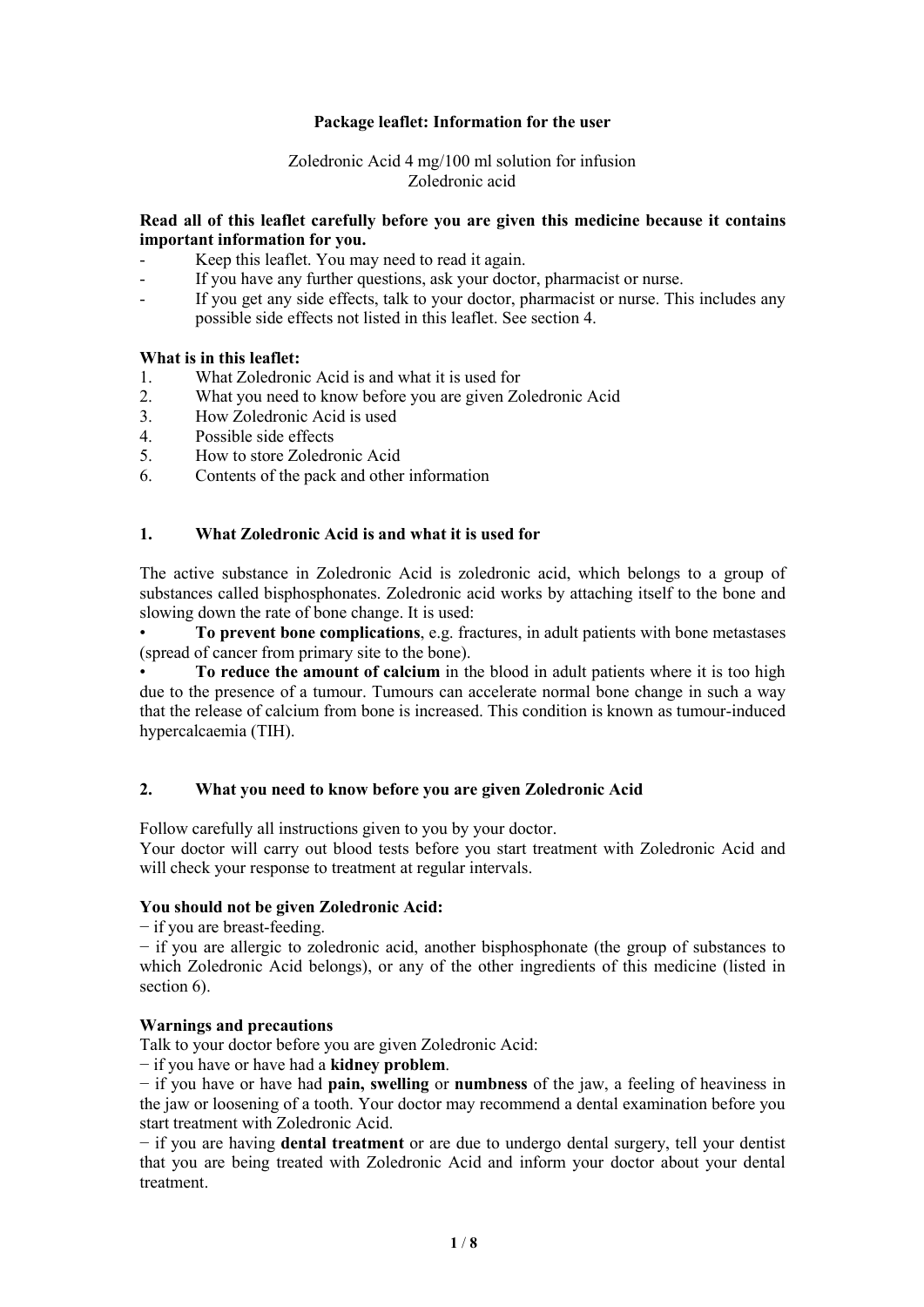While being treated with Zoledronic Acid, you should maintain good oral hygiene (including regular teeth brushing) and receive routine dental check-ups.

Contact your doctor and dentist immediately if you experience any problems with your mouth or teeth such as loose teeth, pain or swelling, or non-healing of sores or discharge, as these could be signs of a condition called osteonecrosis of the jaw.

Patients who are undergoing chemotherapy and/or radiotherapy, who are taking steroids, who are undergoing dental surgery, who do not receive routine dental care, who have gum disease, whoare smokers, or who were previously treated with a bisphosphonate (used to treat or prevent bone disorders) may have a higher risk of developing osteonecrosis of the jaw.

Reduced levels of calcium in the blood (hypocalcaemia), sometimes leading to muscle cramps, dry skin, burning sensation, have been reported in patients treated with Zoledronic Acid. Irregular heart beat (cardiac arrhythmia), seizures, spasm and twitching (tetany) have been reported as secondary to severe hypocalcaemia. In some instances the hypocalcaemia may be life-threatening. If any of these apply to you, tell your doctor straight away. If you have pre-existing hypocalcaemia, it must be corrected before initiating the first dose of Zoledronic Acid. You will be given adequate calcium and vitamin D supplements.

#### **Patients aged 65 years and over**

Zoledronic Acid can be given to people aged 65 years and over. There is no evidence to suggest that any extra precautions are needed.

#### **Children and adolescents**

Zoledronic Acid is not recommended for use in adolescents and children below the age of 18 years.

#### **Other medicines and Zoledronic Acid**

Tell your doctor if you are taking, have recently taken or might take any other medicines. It is especially important that you tell your doctor if you are also taking:

- Aminoglycosides (medicines used to treat severe infections), calcitonin (a type of medicine used to treat post-menopausal osteoporosis and hypercalcaemia), loop diuretics (a type of medicine to treat high blood pressure or oedema) or other calcium-lowering medicines, since the combination of these with bisphosphonates may cause the calcium level in the blood to become too low.
- Thalidomide (a medicine used to treat a certain type of blood cancer involving the bone) or any other medicines which may harm your kidneys.
- Other medicines that also contain zoledronic acid and are used to treat osteoporosis and other non-cancer diseases of the bone, or any other bisphosphonate, since the combined effects of these medicines taken together with Zoledronic Acid are unknown.
- Anti-angiogenic medicines (used to treat cancer), since the combination of these with Zoledronic Acid has been associated with an increased risk of osteonecrosis of the jaw (ONJ).

#### **Pregnancy and breast-feeding**

You should not be given Zoledronic Acid if you are pregnant. Tell your doctor if you are or think that you may be pregnant.

You must not be given Zoledronic Acid if you are breast-feeding.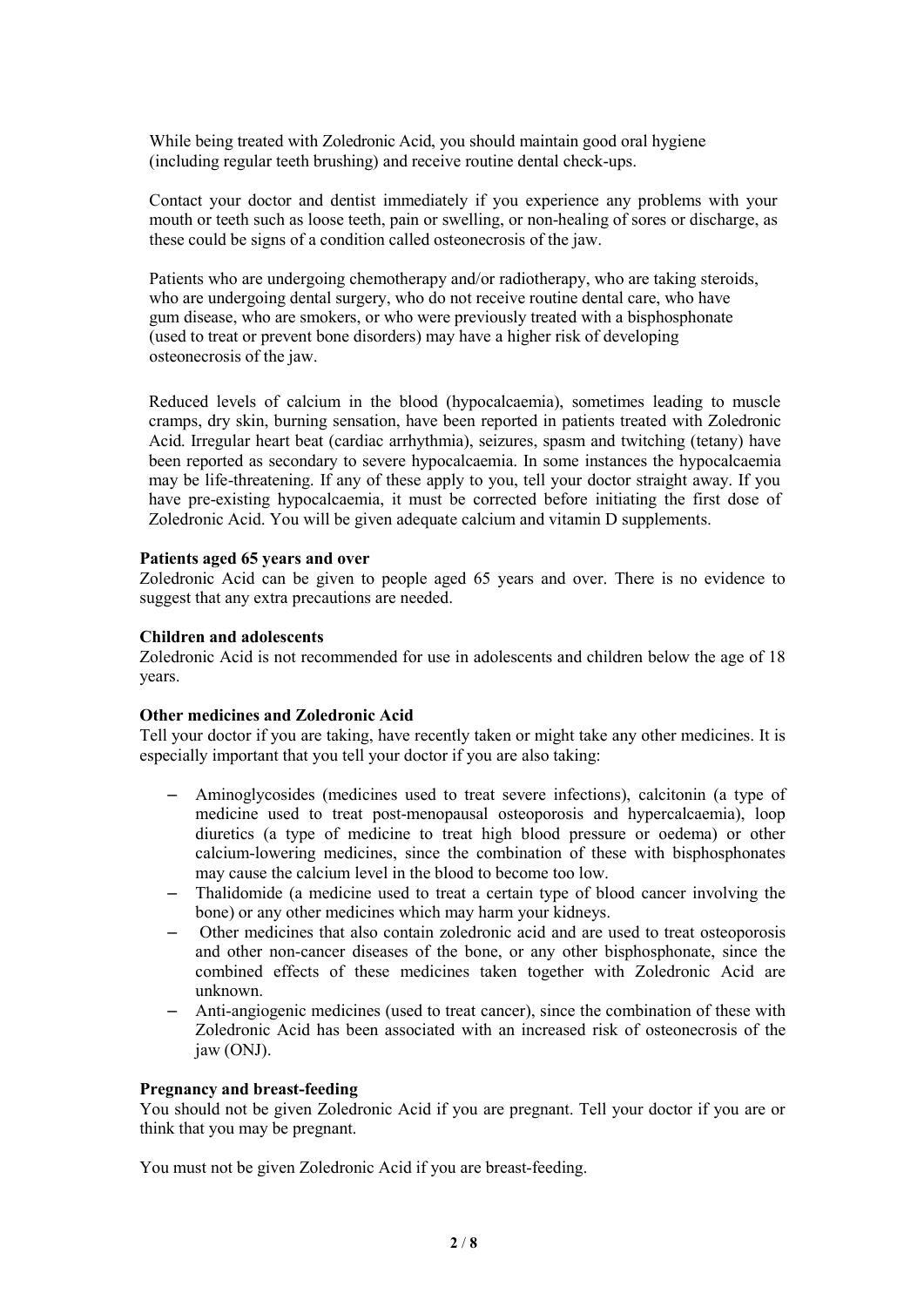Ask your doctor for advice before taking any medicine while you are pregnant or breastfeeding.

## **Driving and using machines**

There have been very rare cases of drowsiness and sleepiness with the use of Zoledronic Acid. You should therefore be careful when driving, using machinery or performing other tasks that need full attention.

### **Zoledronic Acid contains sodium**

This medicinal product contains less than 1 mmol sodium (23 mg) per dose, that is to say essentially "sodium-free". If your doctor uses a solution of common salt to dilute Zoledronic Acid, the dose of sodium received would be larger.

## **3. How Zoledronic Acid is used**

- Zoledronic Acid must only be given by healthcare professionals trained in administering bisphosphonates intravenously, i.e. through a vein.
- Your doctor will recommend that you drink enough water before each treatment to help prevent dehydration.
- Carefully follow all the other instructions given to you by your doctor, pharmacist or nurse.

#### **How much Zoledronic Acid is given**

- The usual single dose given is 4 mg.
- If you have a kidney problem, your doctor will give you a lower dose depending on the severity of your kidney problem.

#### **How often Zoledronic Acid is given**

- If you are being treated for the prevention of bone complications due to bone metastases, you will be given one infusion of Zoledronic Acid every three to four weeks.
- If you are being treated to reduce the amount of calcium in your blood, you will normally only be given one infusion of Zoledronic Acid.

#### **How Zoledronic Acid is given**

- Zoledronic Acid is given as a drip (infusion) into a vein which should take at least 15 minutes and should be administered as a single intravenous solution in a separate infusion line.

Patients whose blood calcium levels are not too high will also be prescribed calcium and vitamin D supplements to be taken each day.

#### **If you are given more Zoledronic Acid than you should be**

If you have received doses higher than those recommended, you must be carefully monitored by your doctor. This is because you may develop serum electrolyte abnormalities (e.g. abnormal levels of calcium, phosphorus and magnesium) and/or changes in kidney function, including severe kidney impairment. If your level of calcium falls too low, you may have to be given supplemental calcium by infusion.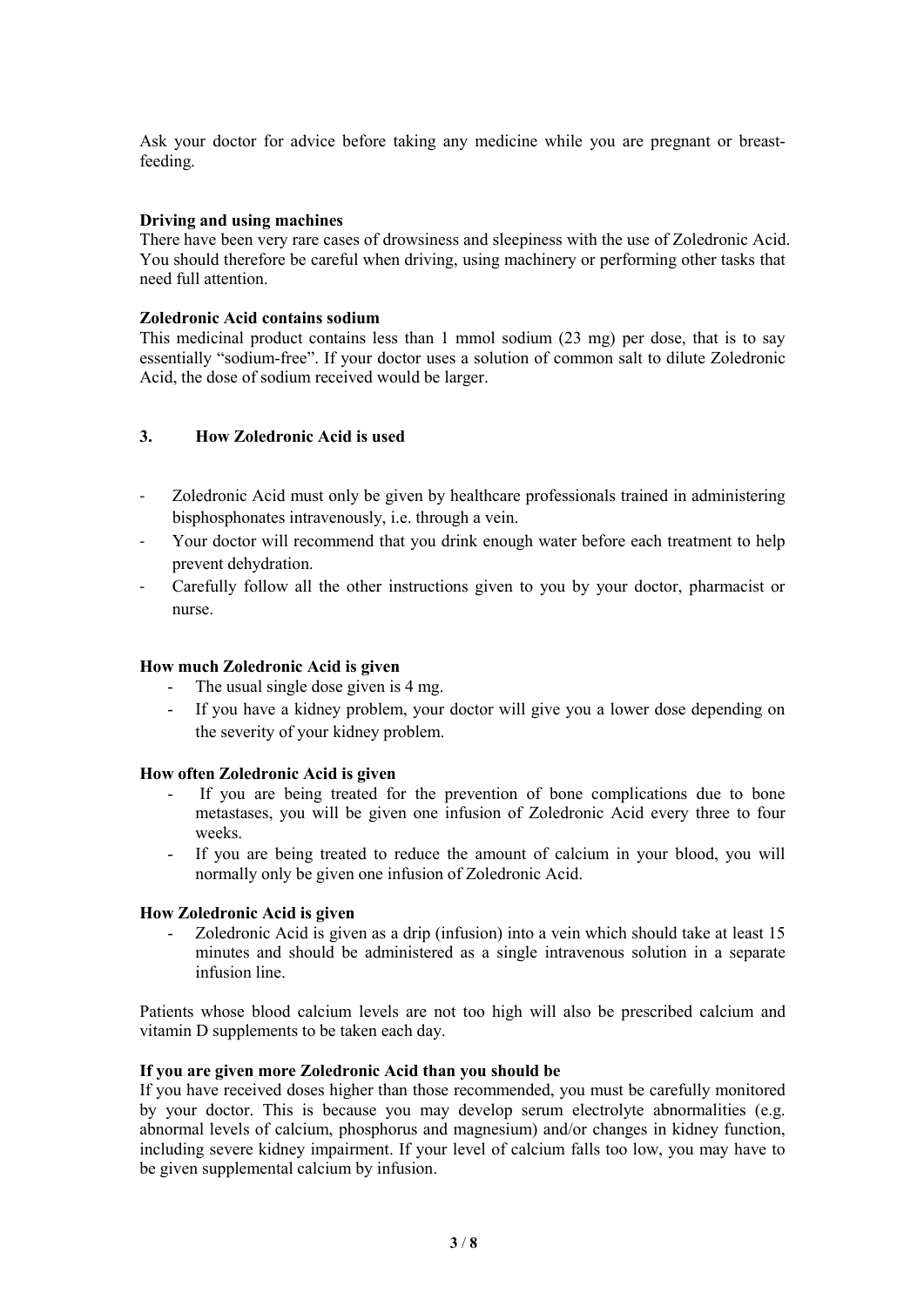## **4. Possible side effects**

Like all medicines, this medicine can cause side effects, although not everybody gets them. The most common ones are usually mild and will probably disappear after a short time.

### **Tell your doctor about any of the following serious side effects straight away:**

### **Common (may affect up to1 in 10 people):**

- Severe kidney impairment (will normally be determined by your doctor with certain specific blood tests).
- Low level of calcium in the blood.

## **Uncommon (may affect up to1 in 100 people):**

- Pain in the mouth, teeth and/or jaw, swelling or non-healing sores inside the mouth or jaw, discharge, numbness or a feeling of heaviness in the jaw, or loosening of a tooth. These could be signs of bone damage in the jaw (osteonecrosis). Tell your doctor and dentist immediately if you experience such symptoms while being treated with Zoledronic Acid or after stopping treatment.
- Irregular heart rhythm (atrial fibrillation) has been seen in patients receiving zoledronic acid for postmenopausal osteoporosis. It is currently unclear whether zoledronic acid causes this irregular heart rhythm but you should report it to your doctor if you experience such symptoms after you have received zoledronic acid.
- Severe allergic reaction: shortness of breath, swelling mainly of the face and throat.

#### **Rare (may affect up to1 in 1,000 people):**

- As a consequence of low calcium values: irregular heart beat (cardiac arrhythmia; secondary to hypocalcaemia).
- A kidney function disorder called Fanconi syndrome (will normally be determined by your doctor with certain urine tests).

#### **Very rare (may affect up to 1 in 10,000 people):**

- As a consequence of low calcium values: seizures, numbness and tetany (secondary to hypocalcaemia).
- Talk to your doctor if you have ear pain, discharge from the ear, and/or an ear infection. These could be signs of bone damage in the ear.
- Osteonecrosis has also very rarely been seen occurring with other bones than the jaw, especially the hip or thigh. Tell your doctor immediately if you experience symptoms such as new onset or worsening of aches, pain or stiffness while being treated with Zoledronic Acid or after stopping treatment.

#### **Tell your doctor about any of the following side effects as soon as possible:**

#### **Very common (may affect more than 1 in 10 people):**

Low level of phosphate in the blood.

#### **Common (may affect up to1 in 10 people):**

- Headache and a flu-like syndrome consisting of fever, fatigue, weakness, drowsiness, chills and bone, joint and/or muscle ache. In most cases no specific treatment is required and the symptoms disappear after a short time (couple of hours or days).
- Gastrointestinal reactions such as nausea and vomiting as well as loss of appetite.
- Conjunctivitis.
- Low level of red blood cells (anaemia).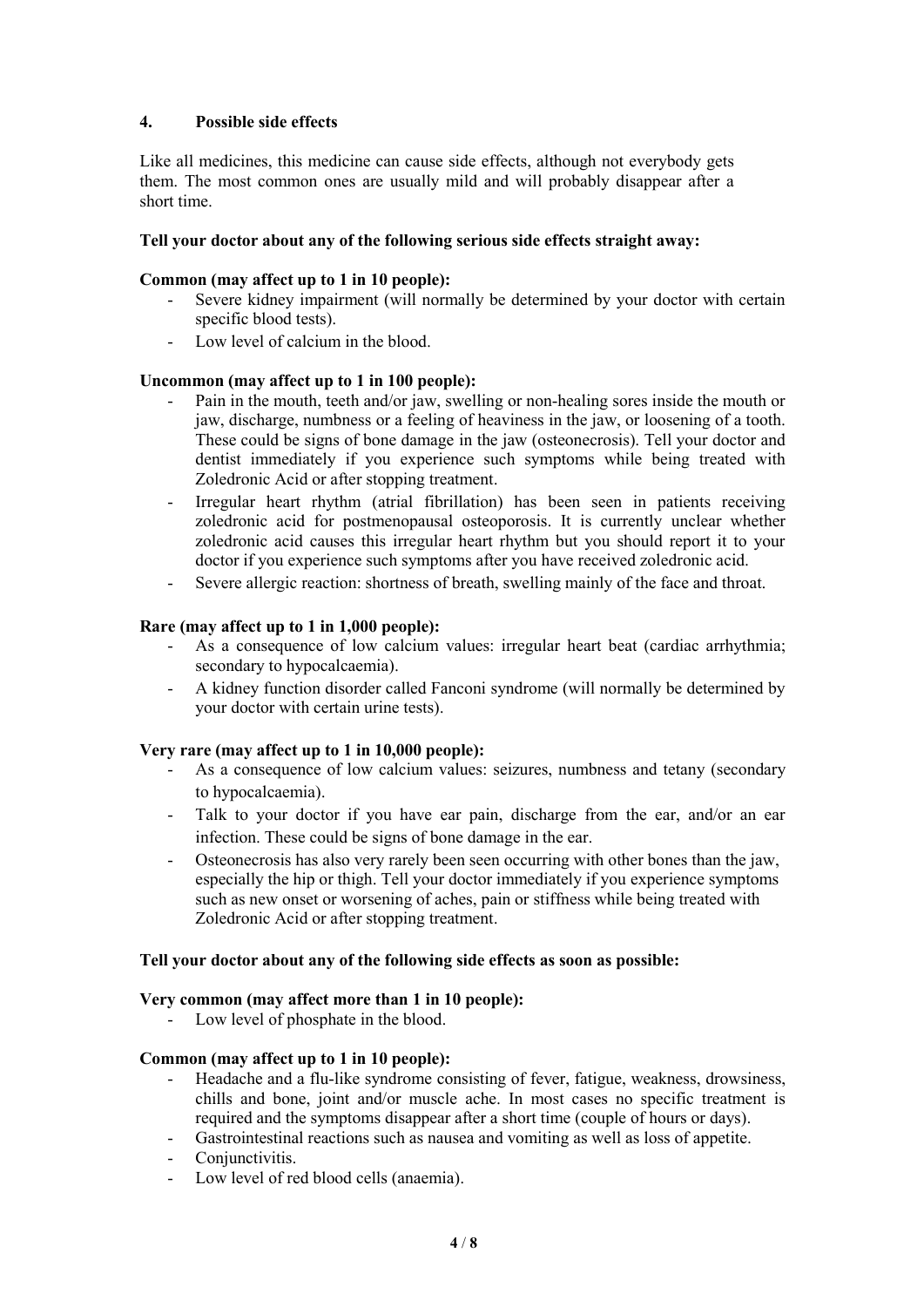## **Uncommon (may affect up to1 in 100 people):**

- Hypersensitivity reactions.
- Low blood pressure.<br>- Chest nain.
- Chest pain.
- Skin reactions (redness and swelling) at the infusion site, rash, itching.
- High blood pressure, shortness of breath, dizziness, anxiety, sleep disturbances, taste disturbances, trembling, tingling or numbness of the hands or feet, diarrhoea, constipation, abdominal pain, dry mouth.
- Low counts of white blood cells and blood platelets.
- Low level of magnesium and potassium in the blood. Your doctor will monitor this and take any necessary measures.
- Weight increase.
- Increased sweating.
- Sleepiness.
- Blurred vision, tearing of the eye, eye sensitivity to light.
- Sudden coldness with fainting, limpness or collapse.
- Difficulty in breathing with wheezing or coughing.
- Urticaria.

#### **Rare (may affect up to 1 in 1,000 people):**

- Slow heart beat.
- Confusion.
- Unusual fracture of the thigh bone particularly in patients on long-term treatment for osteoporosis may occur rarely. Contact your doctor if you experience pain, weakness or discomfort in your thigh, hip or groin as this may be an early indication of a possible fracture of the thigh bone.
- Interstitial lung disease (inflammation of the tissue around the air sacks of the lungs).
- Flu-like symptoms including arthritis and joint swelling.
- Painful redness and/or swelling of the eye.

#### **Very rare (may affect up to 1 in 10,000 people):**

- Fainting due to low blood pressure.
- Severe bone, joint and/or muscle pain, occasionally incapacitating.

#### **Reporting of side effects**

If you get any side effects, talk to your doctor, pharmacist or nurse. This includes any possible side effects not listed in this leaflet.You can also report side effects directly via: Yellow Card Scheme

Website: www.mhra.gov.uk/yellowcard or search for MHRA Yellow Card in the Google Play or Apple App Store.

By reporting side effects, you can help provide more information on the safety of this medicine.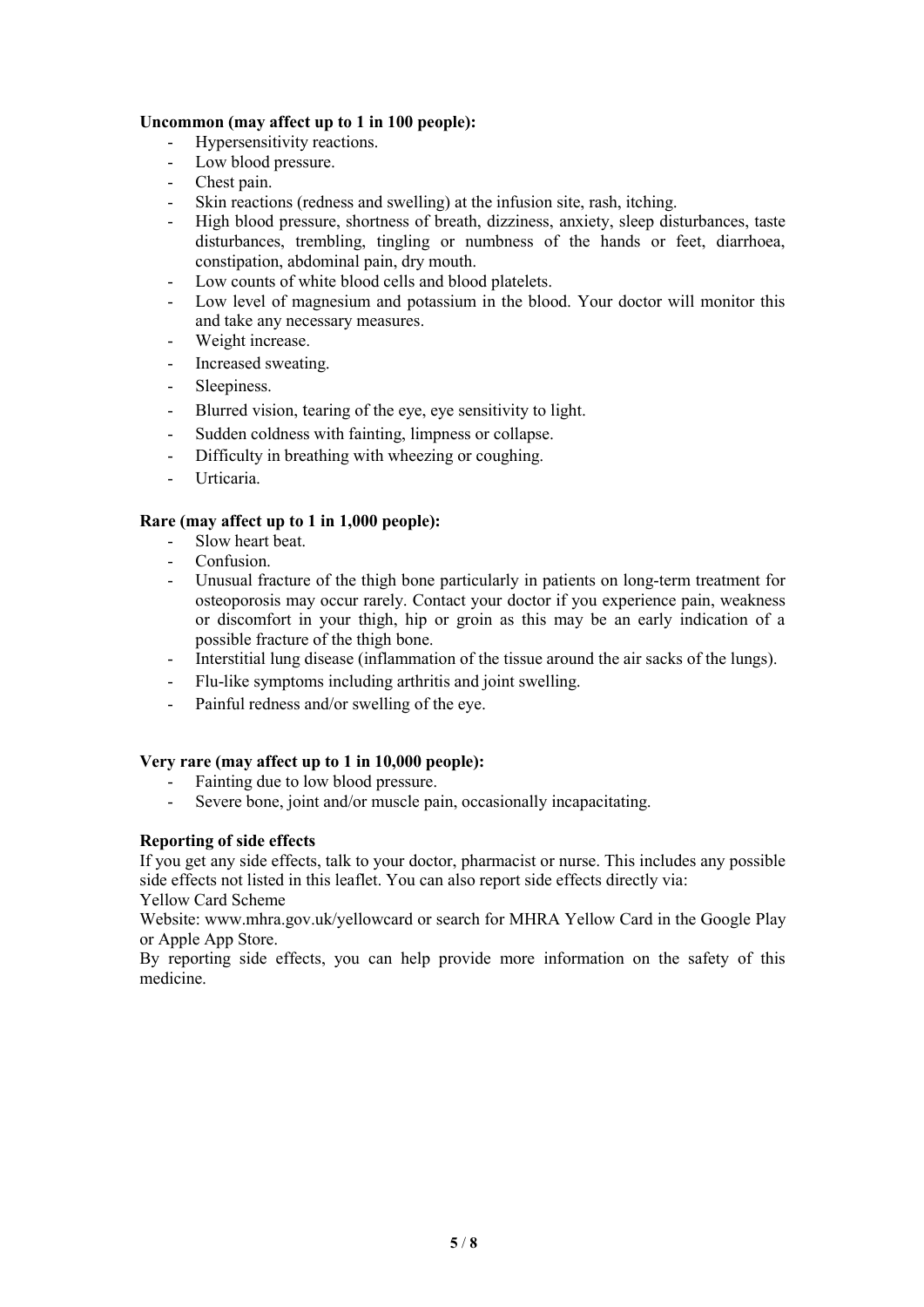## **5. How to store Zoledronic Acid**

Your doctor, pharmacist or nurse knows how to store Zoledronic Acid properly (see section 6).

After first opening, Zoledronic Acid should be used immediately. If the solution is not used immediately, it should be stored in a refrigerator at  $2^{\circ}C - 8^{\circ}C$  but no longer than 24 hours.

## **6. Contents ofthe pack and other information**

## **What Zoledronic Acid contains:**

- The active substance is zoledronic acid. One vial contains 4 mg zoledronic acid, corresponding to 4.264 mg zoledronic acid monohydrate.
- The other ingredients are: mannitol (E421) sodium citrate (E331) water for injections.

#### **What Zoledronic Acid looks like** and **contents** of the pack:

Zoledronic Acid solution for infusion is a clear, colourless solution, free from visible particles. Zoledronic Acid is supplied as a solution in a vial. One vial contains 4 mg of zoledronic acid.

Each pack contains the vial with solution. Zoledronic Acid is supplied as packs containing:

## 1 vial of 100ml 4 vials of 100ml

Not all pack sizes may be marketed.

#### **Marketing Authorisation Holder and Manufacturer:**

## **The Marketing Authorisation Holder is:**

Seacross Pharmaceuticals Ltd Bedford Business Centre 61-63-St Peters Street Bedford, MK 40 2PR UK **UK** 

#### **The Manufacturer is:**

Seacross Pharmaceuticals Ltd Stanmore Place, Howard Road, Stanmore, HA7 1BT, UK or, Sanochemia Pharmazeutica AG, Landeggerstrasse 7, 2491 Neufeld an der Leitha, Austria.

**This leaflet was last revised in 08/11/2021.**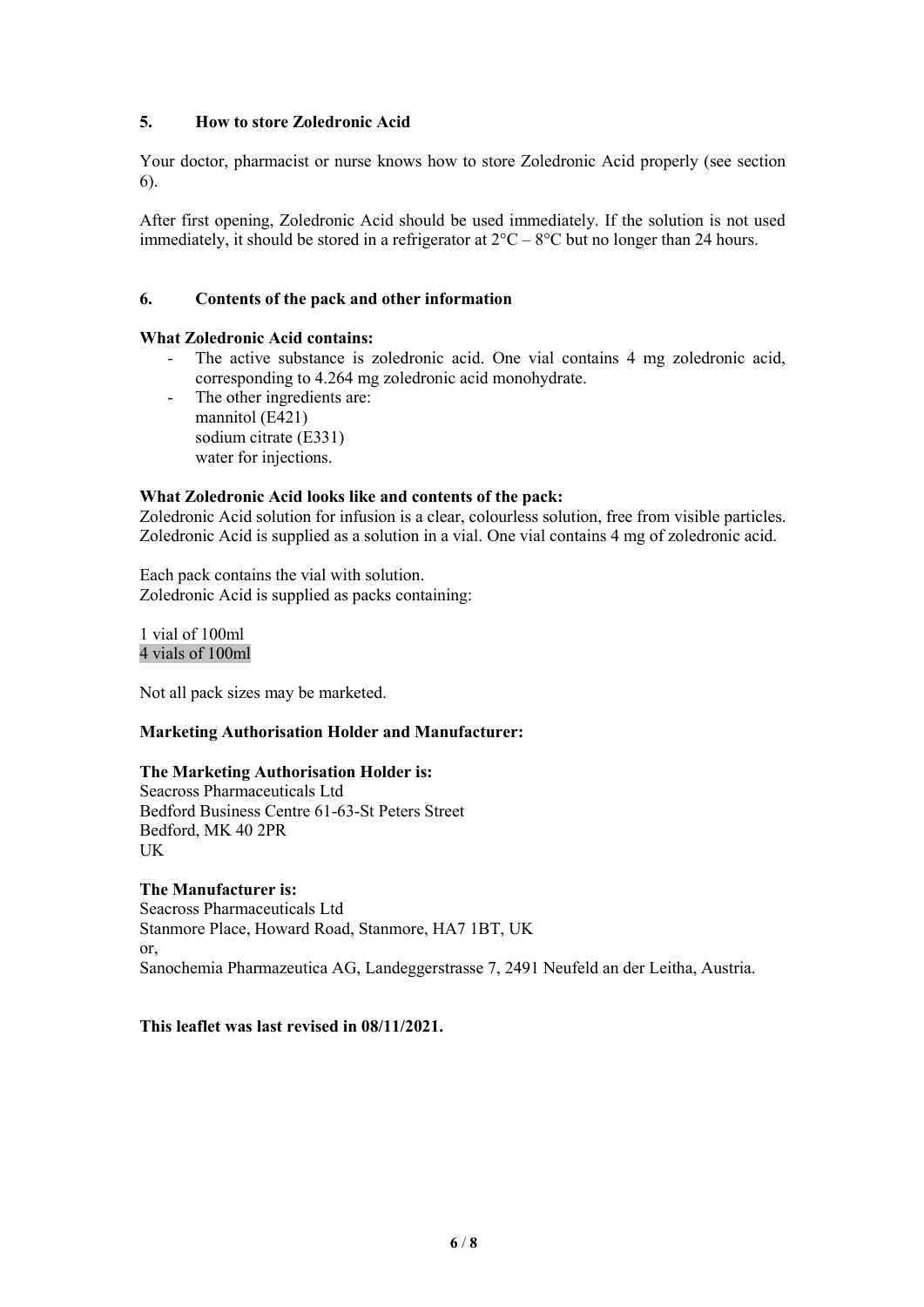# --------------------------------------------------------------------------------------------------------

## **The following information is intended for healthcare professionals only:**

#### **How to prepare and administer Zoledronic Acid**

- Zoledronic Acid contains 4 mg of zoledronic acid in 100 mlof infusion solution for immediate use in patients with normal renal function.
- For single use only. Any unused solution should be discarded. Only clear solution free from particles and discolouration should be used. Aseptic techniques must be followed during the preparation of the infusion.
- Chemical and physical stability has been demonstrated for 24 hours at  $2^{\circ}$ C  $8^{\circ}$ C and at 25°C. From a microbiological point of view, the solution for infusion should be used immediately, after first opening. If not used immediately, in-use storage times and conditions prior to use are the responsibility of the user and would normally not be longer than 24 hours at  $2^{\circ}\text{C} - 8^{\circ}\text{C}$ . The refrigerated solution should be equilibrated to room temperature prior to administration.
- The solution containing zoledronic acid must not be further diluted or mixed with other infusion solutions. It is given as a single 15-minute intravenous infusion in a separate infusion line. The hydration status of patients must be assessed prior to and following administration of Zoledronic Acid to assure that they are adequately hydrated.
- Zoledronic Acid 4mg/100ml solution for infusion can be used immediately without further preparation for patients with normal renal function. In patients with mild to moderate renal impairment, reduced doses should be prepared as instructed below.

To prepare reduced doses for patients with baseline CLcr  $\leq 60$  ml/min, refer to Table 1 below.<br>Remove the volume of Zoledronic Acid solution indicated from the vial and replace with an equal volume of sterile sodium chloride 9 mg/ml (0.9%) solution for injection, or 5% glucose solution for injection.

|          | Table 1: Preparation of reduced doses of Zoledronic Acid 4 mg/100 ml solution for |  |  |  |  |  |  |
|----------|-----------------------------------------------------------------------------------|--|--|--|--|--|--|
| infusion |                                                                                   |  |  |  |  |  |  |

| Baseline   | Remove | the Replace with the following Adjusted dose                              |                |
|------------|--------|---------------------------------------------------------------------------|----------------|
| creatinine |        | following amount of $\vert$ volume of sterile sodium                      | (mg zoledronic |
| clearance  |        | Zoledronic Acid chloride 9 mg/ml $(0.9\%)$ or 5% acid in 100              |                |
| ml/min)    |        | solution for infusion   glucose solution for injection $ m $ <sup>*</sup> |                |
|            | (ml)   | (ml)                                                                      |                |
| 50-60      | 12.0   | 12.0                                                                      | 3.5            |
| 40-49      | 18.0   | 18.0                                                                      | 3.3            |
| 30-39      | 25.0   | 25.0                                                                      | 3.0            |

\*Doses have been calculated assuming target AUC of 0.66 (mg•hr/l) (CLcr = 75 ml/min). The reduced doses for patients with renal impairment are expected to achieve the same AUC as that seen in patients with creatinine clearance of 75 ml/min.

Studies with several types of infusion lines made from polyvinylchloride, polyethylene and polypropylene showed no incompatibility with Zoledronic Acid.